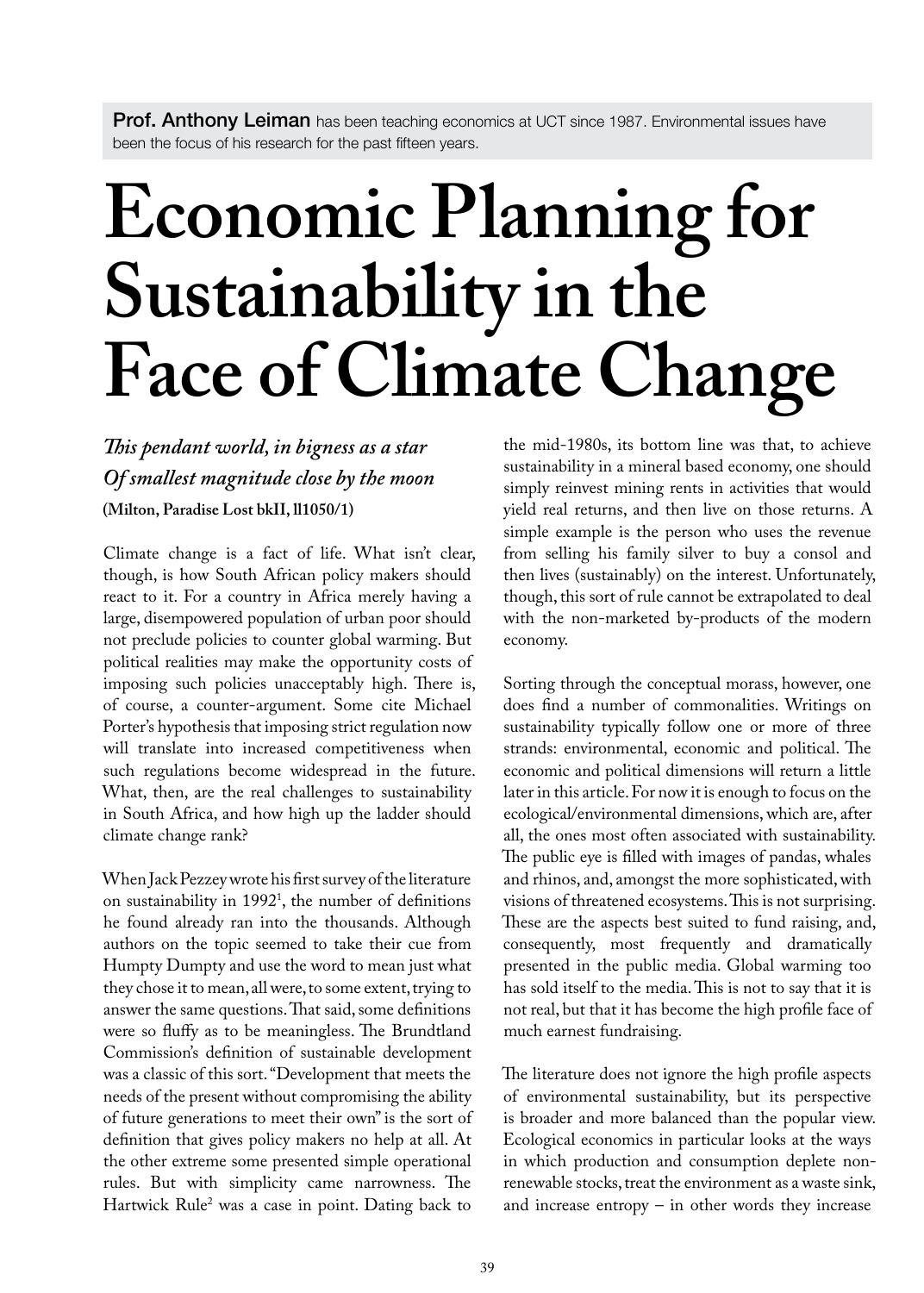the proportion of energy and materials which are no longer usable with current technologies. This problem was elegantly identified by Boulding in his short essay, 'The Economics of the Coming Spaceship Earth'3 , a thought exercise prompted in part by the first space missions. In it he argued that ours is a closed system, that the era of the expanding frontier and apparently limitless resources is gone, and that consequently any activities that affect the Earth's ecological balance may have dire consequences.

*The article of faith on which most western economists fall back when all else is fails, and which they are most reluctant to abandon, is that, whatever its limitations, the market mechanism is still the best available means for allocating resources and meeting society's needs.*

This leads us to the challenge of anthropogenic climate change and the global warming debate, a debate which has been gaining intensity for over twenty years. Interestingly, as the scientific element of the debate has lost heat, so the economic component has warmed. It seems sensible to start any discussion on climate change with a rhetorical question: if the science is so assured, why is the policy response in doubt? The answer to this question, as to so many in economics, is found in the price mechanism. The article of faith on which most western economists fall back when all else is fails, and which they are most reluctant to abandon,

is that, whatever its limitations, the market mechanism is still the best available means for allocating resources and meeting society's needs. When faced by the Malthusian predictions of the Club of Rome<sup>4</sup> the consensus economic response was that these had emerged because the Club's model had ignored the market. As any resource becomes increasingly scarce so its price rises; the result should be increased incentives to explore, to improve the efficiency of production methods and to adapt, engendering substitute inputs and new technologies. The ingenuity of man and the power of the market will keep human welfare rising despite depleting resources. This view became the foundation of neoclassical weak sustainability.

But what of resources that are not traded and have no price – resources like the atmosphere around us and the global climate it determines? After seeing the financial carnage of the past three years, itself a result of market freedom, an economic sceptic might further ask, 'Didn't the free market also cause global warming, and can it cure climate change?' While the rise in atmospheric carbon is clearly a consequence of increasing populations and rising living standards, I believe that the answer to both questions is unambiguously, 'No'. The question we should be asking is a different one, 'Can the free market mitigate the effects of climate change sufficiently to leave it a non-issue?'

There appears to be historical basis for the belief that it can, in the form of the success of the Montreal Protocol on Substances That Deplete the Ozone Layer. After entering into force in 1989 it was ratified by nearly 196 parties and effectively halted the use of halogenated flourocarbons (refrigerants like *Freon*) which were depleting atmospheric ozone. Production of halogenated fluourocarbons (HFCs) was in the hands of a few large corporations. The patents (established in the early 1930s) had long run their course, and substitute products were available to the same large producers. The problem was clear, and while the corporations initially resisted, it was apparent that neither the market for refrigerants nor their profits would be seriously eroded. Opposition was therefore brief and the international agreement was rapidly signed by over 190 states. The incentives to cheat on the production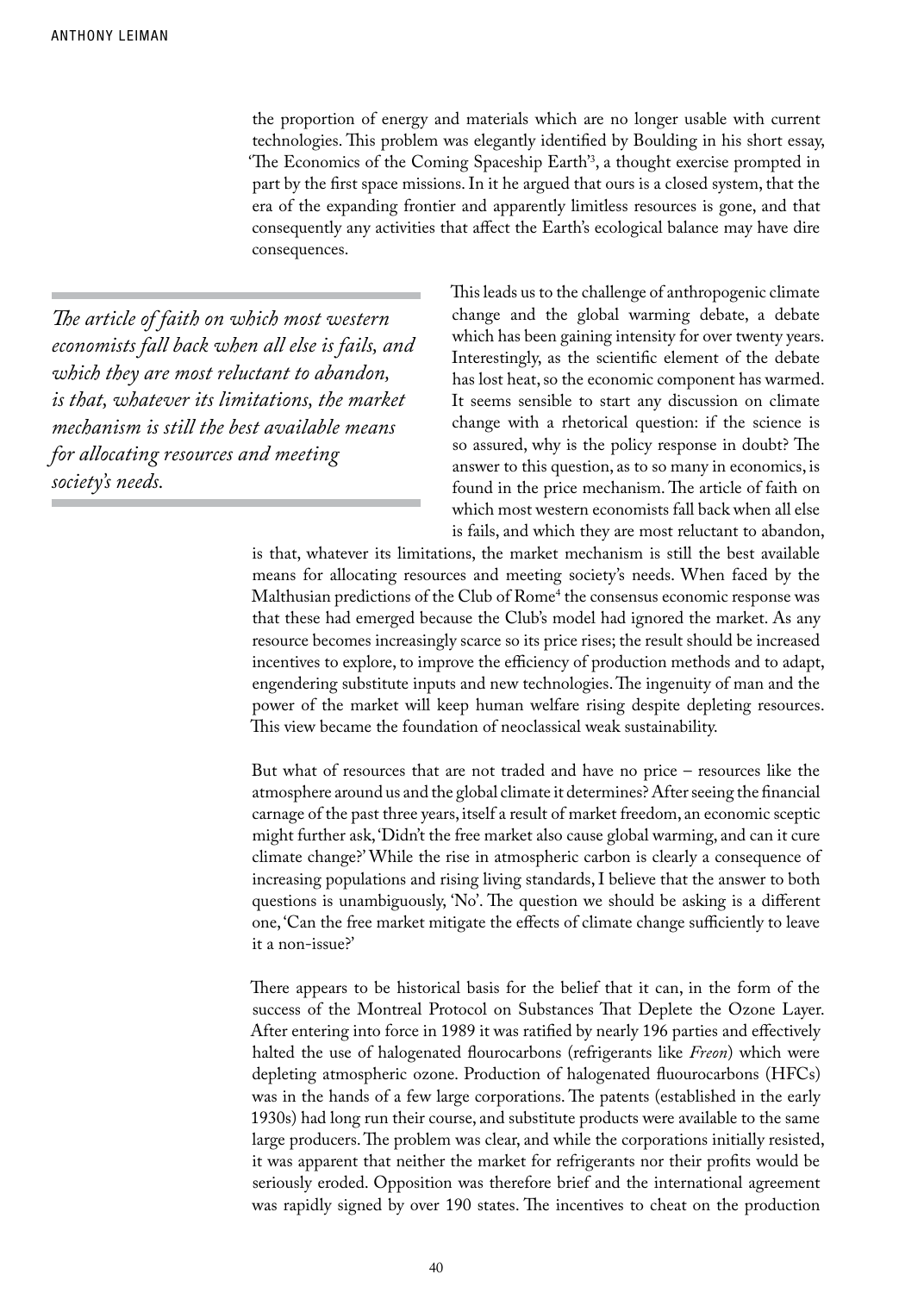and use of HFCs are limited as substitute products exist, and the benefits of the agreement are already evident. HFCs were private goods, the producers were few in number, the transaction costs of addressing the problem were low, and public awareness was high. Market incentives could have been used to solve the problem, but there was no need.

The issue of global warming, though, presents totally different challenges. The heart of the problem is that humanity treats the atmosphere (like so many other environmental assets) as a free good, a product that has no market. Many speak airily of 'the tragedy of the commons' but our atmosphere is no common. As the failure of Kyoto shows, even nation states are unwilling to manage it communally. In legal terms it is a *res nullius*. Rather than a few multinational firms producing clearly defined problem products like HFCs, global warming comes from a wide array of greenhouse gases generated daily by millions of individuals spread over

*Climate change is a long term issue, while elections are short term realities. Ironically democracy seems part of the problem. For as long as electorates are unwilling to suffer in the present for the sake of the future, only very brave or very secure governments will be free to act.*

the entire globe. In the absence of cheap and atmosphere friendly substitutes for fossil fuels, the transactional costs of persuading or coercing all those who generate greenhouse gases to cut their emissions are unattainably high.

At a state level the problem looks less tricky: a few large economies have been the sources of the problem, and if they act quickly they might soon deal with it. The incentives are, however, perverse. Climate change is a long term issue, while elections are short term realities. Ironically democracy seems part of the problem. For as long as electorates are unwilling to suffer in the present for the sake of the future, only very brave or very secure governments will be free to act.

This leads to a second question: are rising levels of greenhouse gases the hopeless global tragedy described by the green campaigners? Perhaps not. The emissions which are at the heart of long term climate change are often generated together with others that present more immediate threats and, while not quite as well advertised, these are often far more problematic.<sup>5</sup> Ironically, it is this rather perverse characteristic of fossil fuels that offers a way forward. As an example consider the cases of the USA and China, the two largest individual contributors to greenhouse gas emissions. The USA refused to ratify the Kyoto Protocol, and China, while it approved the protocol, undertook no obligations in terms of it. But both have put in place regulations to curb urban air pollution. These are regulations which coincidentally reduce the use of problem fuels and increase the efficiency with which such fuels are used. Coal is widely held as a greenhouse villain, but when poorly combusted it does more profound and immediate damage in terms of particulates and acid rain. It was these problems that saw Western Europe cut the use of coal as a fuel, not the threat of climate change. Moreover, they have raised the cost of constructing an environmentally acceptable coal-fired power station to a level at which more climate-friendly energy sources have become cost competitive.

The same issue is relevant in South Africa. Locally, air pollution in our cities imposes direct costs on residents that dwarf those which we impose on the global commons through our contribution to climate change, yet, perhaps because of familiarity, these are often glossed over. Consider first the external cost through climate change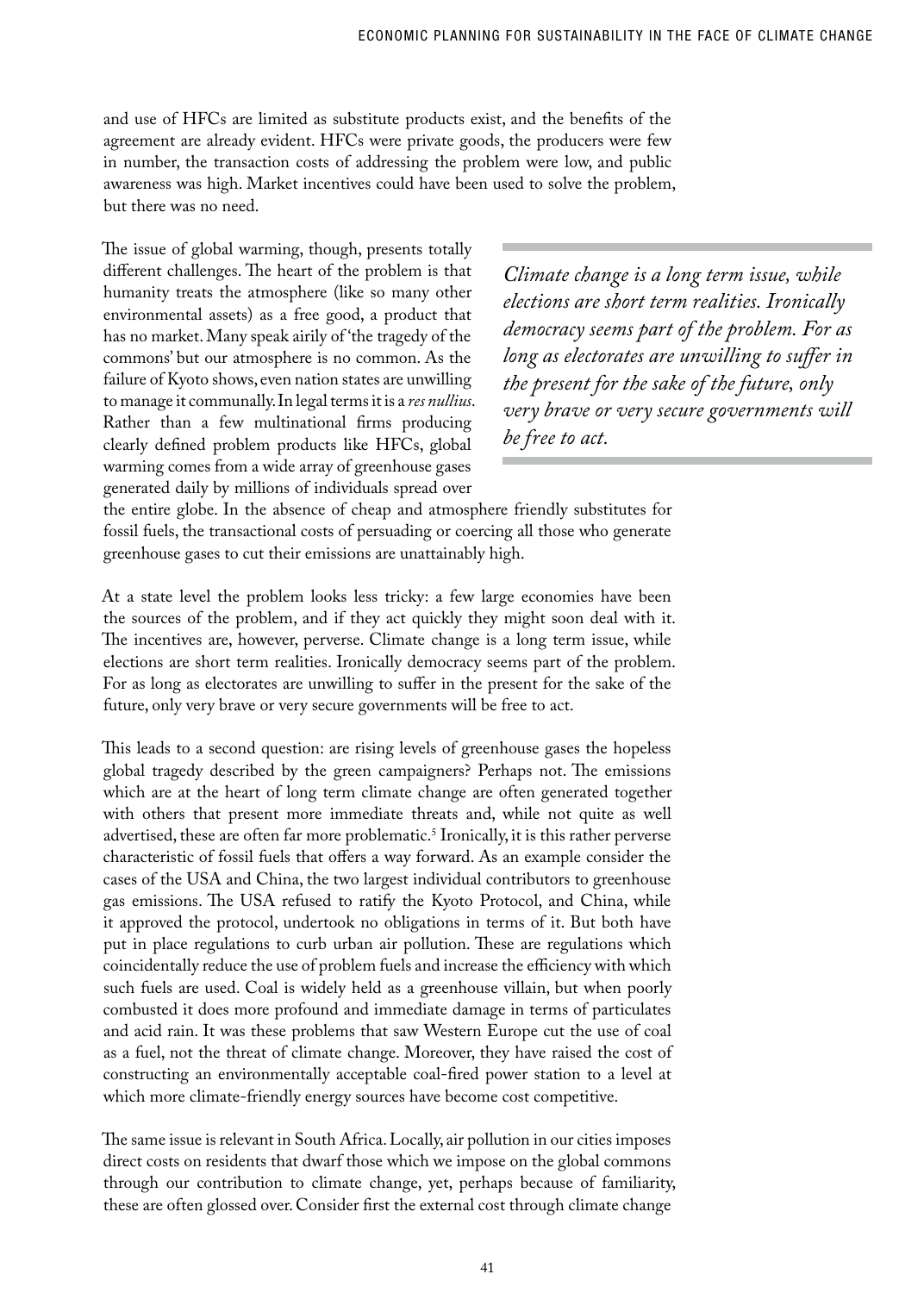of the atmospheric carbon released in South Africa; now look at the local effects of air pollution in lost worker productivity and statistical life years lost each year. To put this into perspective, a 2001 study of air quality interventions in the Gauteng Highveld found that simply insulating fuel burning houses, which would reduce their annual coal purchases by 40% from R750 to R450, would have profound net benefits. If only 20% of the 72,000 coal burning households were insulated the present value (at 8%) of the improvement in worker productivity over the following thirty years would be a R161m, with a R98m present value for the decline in statistical mortality (at 2001 prices!)6 . By comparison Nedbank advertises the price of  $CO<sub>2</sub>$  reductions at a mere R120 per tonne', similar to the prices in Europe which have oscillated around that level over the past few years - European carbon allowance, introduced in 2005 at 15 euro per tonne, is now down to two thirds of that<sup>8</sup>.

*If temperatures rise by two degrees every fifty years, and rainfall patterns slowly shift, will farmers be incapable of reasoned responses? 'Look at the Mayans' we are told, or 'consider the fate of the Pueblo Indians of New Mexico'. Even Easter Island is haled forth as case study.*

The impact of South Africa's poorly combusted fossil fuels on the global climate may be relatively small, but as anyone who has driven past Soweto during the temperature inversion of winter morning can testify, their impacts on the air we breathe every day are profound. The essence of this line of argument: if policy makers are to change our energy sources, they can justify their actions as responses to immediate concerns for the country's own citizens<sup>9</sup>. There is thus no need to cite possible impacts on distant nations or distant generations.

Accepting anthropogenic climate change as a reality does not prevent one from being a climate sceptic. For this one merely has to interrogate the costs climate change will impose. Much is made of the impacts on ecosystems and on small island states. But ecosystems have been living with rapid fluctuations in the global climate for eons. Mini ice ages and rapid warming periods have been well documented. The history of Greenland under the Vikings was defined by them, and much of England's political trauma from the fourteenth to the seventeenth centuries seems to have been predicated on periodic climatic fluxes.

But slow steady warming based on rising levels of atmospheric carbon seems to pose different questions. If temperatures rise by two degrees every fifty years, and rainfall patterns slowly shift, will farmers be incapable of reasoned responses? 'Look at the Mayans' we are told, or 'consider the fate of the Pueblo Indians of New Mexico'. Even Easter Island is haled forth as case study. Historically, people often existed in geographically isolated units, with a narrow range of crops available, and no help from global markets to meet short term threats to food security. Today seed technology is evolving at apparently exponential rates. In an era of hybrid and genetically modified seeds, with wide selections of crops and international produce markets, are we as vulnerable as we were? It isn't fashionable to argue this, but one can make a strong argument that higher levels of  $CO<sub>2</sub>$  and longer summers in the temperate lands of the USA, Canada and Russia will actually *increase* global production of cereal crops. There will be costs to some, but there are likely to be considerable benefits to others. The classic rebuttal would be to say that climate change presupposes greater probabilities of extreme weather events – basically hail, locusts, drought, floods, wailing, gnashing of teeth and bands of marauding Riffs – but of this there is little empiric evidence. Bad weather events have been on the go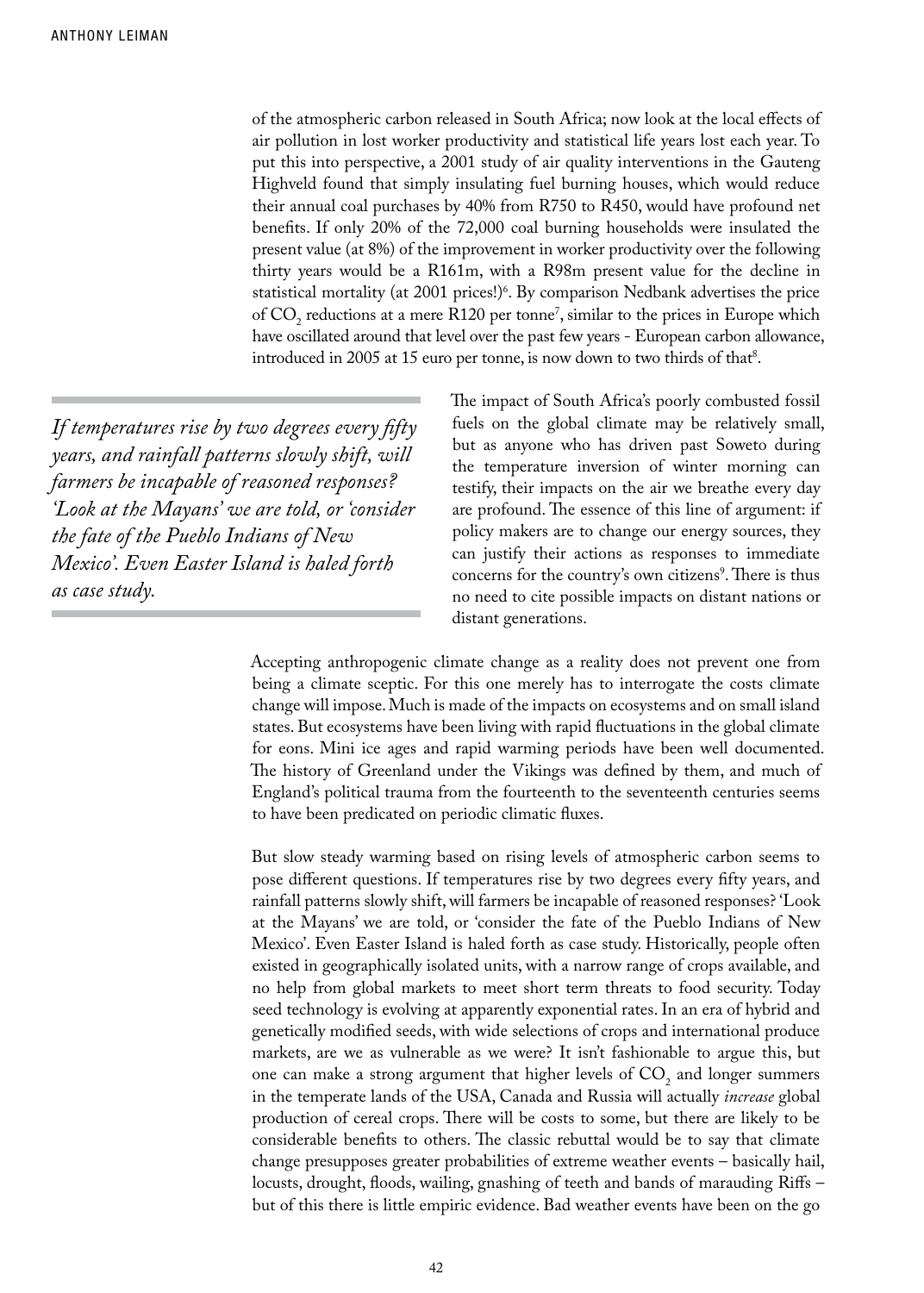for years; look at what took Jacob's sons to Egypt! So what challenge does this pose for equity across nations, across income groups and across generations?

What are the policy steps that follow on the ecological side? Cutting carbon can certainly be one, but its welfare benefits pale against others – like curbing population growth, cutting the amount of primary natural resources used up in each unit of national income, and reducing pollution in general.

This leads us to the two remaining legs of the sustainability tripod, economics and politics. The root of most economic approaches lies in the Rawlsian concept of justice. Rawls suggested that the most just society will be the one that maximizes the welfare of its worst-off members at any point in time. The logic of sustainability takes this idea and extends it over time. In these terms the most just growth path will be the one that maximizes the welfare of its worst off generation. Of course identifying this 'worst off' generation presents a problem. In the absence of clarity, a number of alternatives have emerged. These include growth paths in which social welfare is non-declining,

*Both income and population are issues with political ramifications, and on reflection it seems obvious that political sustainability is the crucial component of the problem. The demographic profile of South Africa's population, the rate of urbanization and the level of urban unemployment, present clear and present sustainability challenges.* 

or since this is difficult to identify, where production is non-declining. Then there are rule-based approaches like Hartwick's 'reinvest all resource rents'. If one's concern is with the worst-off individual across generations (or if the growth path followed requires non-declining income per capita), then both income distribution and population growth become key aspects of policy. In the first world (and in China) declining birth rates have helped raise per capital incomes. This has not been costless; aging populations raise the spectre of potentially unsupportable dependency ratios. For South Africa, however, whose greatest present social problem is youth unemployment, this will not be a credible issue for many years to come. Keeping birth rates down is not only a sound approach to socio-economic sustainability, but also helps reduce humanity's impact on the environment. People, as much as motor cars, drive climate change.

Both income and population are issues with political ramifications, and on reflection it seems obvious that political sustainability is the crucial component of the problem. The demographic profile of South Africa's population, the rate of urbanization and the level of urban unemployment, present clear and present sustainability challenges. Populist politics are anathema to sustainability, and there can be no greater support for populism than widespread city-based youth unemployment. Demagoguery is surely the greatest and most present challenge to the country's future welfare, and any climate change policy that provides a footing for the demagogues has to be a concern. In cities where the poor, living in uninsulated homes, are burning coal, wood and paraffin for cooking and space heating, cheap accessible electricity has much to recommend it. Does it matter that it comes from the combustion of coal? Of course not. Put bluntly the question is whether the coal should be burnt in controlled furnaces away from metropolitan areas, or in uncontrolled poorly designed stoves with low chimneys in dense urban settlements prone to temperature inversion. If cheap coal based power can encourage industrialization, create jobs, improve living standards and enhance public health, then one has to question the "sustainability" of policies that preclude it.